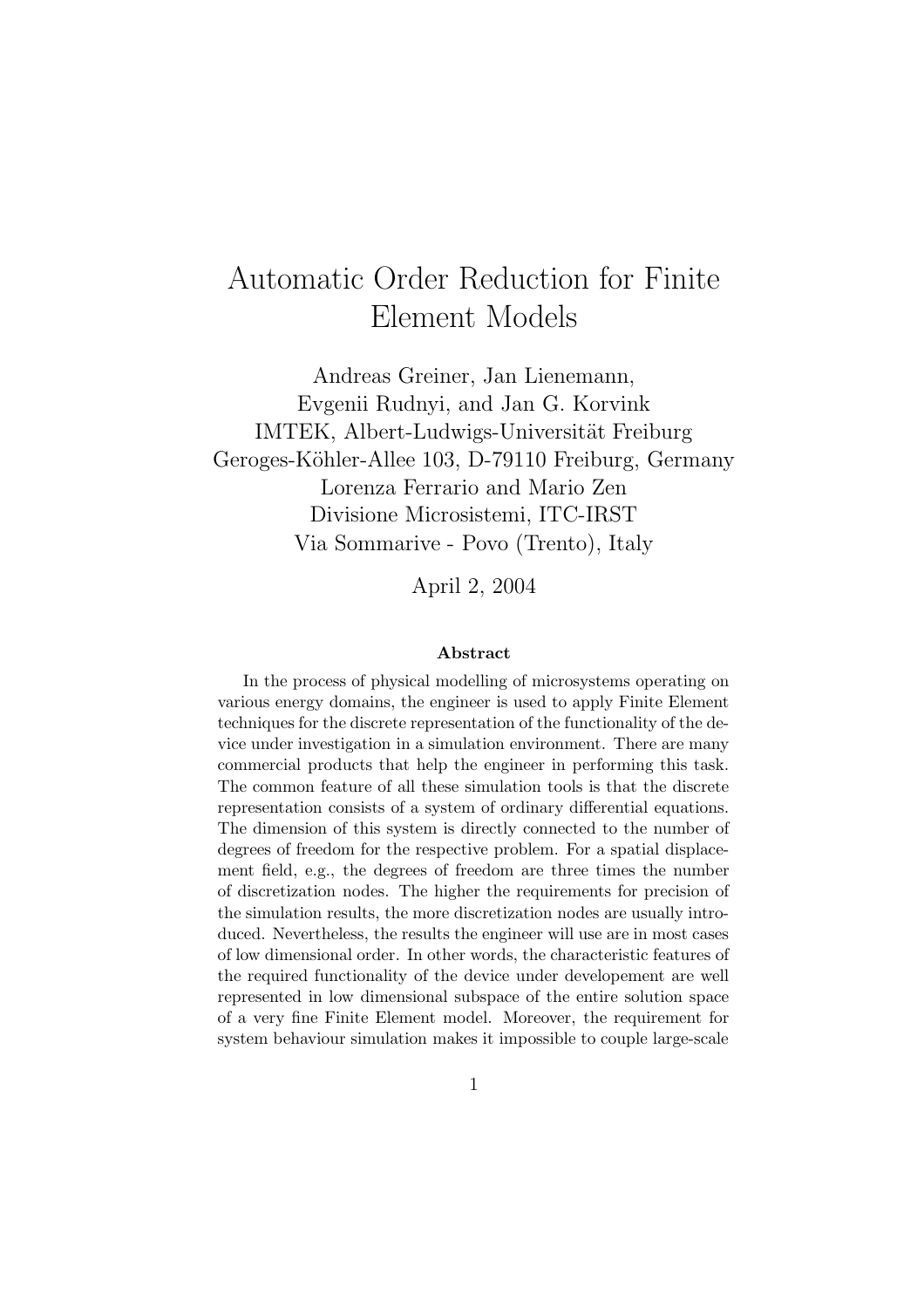models for this task. Therefore there is a demanding need for reducing the dimension of the mathematical representation of sub-systems. An approach to this task will be presented in this work, together with the modeling of an RF-microswitch as an example.

### 1 Introduction

Model reduction of linear large-scale systems is already quite an established area  $[1, 2, 3]$ . In this contribution we consider a moment-matching model reduction via the Arnoldi algorithm directly applied to ANSYS linear finite element models. We discuss the application of our tool  $mor\!/ansys$  [4] to a structural mechanical problem with a second order linear differential equation. Its successful application to the first order case of electro-thermal modeling has already been demonstrated elsewhere [5, 6].

After a model is built and meshed in ANSYS, an ODE system is obtained. The PDE for an elastic body reads

$$
\boldsymbol{f}_I b(\boldsymbol{x}, t) + \boldsymbol{f}_D b(\boldsymbol{x}, t) + \boldsymbol{f}_S b(\boldsymbol{x}, t) = \mathbf{b}(\boldsymbol{x}) \boldsymbol{u}(t) \tag{1}
$$

where  $f_I$  is the inertial force,  $f_D$  is the damping force, and  $f_S$  is the elastic force.  $\mathbf{b}\mathbf{u}(t)$  is an external force depending on the user's input and varying in time [7]. The *scatter matrix* **b** distributes the inputs  $\boldsymbol{u}$  to the domain. By discretization with n spatial degrees of freedom  $x_i$ ,  $1 \leq i \leq n$ , commercial FE-programs transform the PDE to  $n$  ordinary differential equations,

$$
\boldsymbol{f}_{S} = \mathbf{K}\boldsymbol{x}, \qquad \boldsymbol{f}_{D} = \mathbf{C}\dot{\boldsymbol{x}}, \qquad \boldsymbol{f}_{I} = \mathbf{M}\ddot{\boldsymbol{x}} \tag{2}
$$

$$
\implies \mathbf{M}\ddot{\mathbf{x}}(t) + \mathbf{C}\dot{\mathbf{x}}(t) + \mathbf{K}\mathbf{x}(t) = \mathbf{B}\mathbf{u}(t), \tag{3}
$$

where M, C, and K are the system matrices,  $\mathbf{B}\mathbf{u}(t)$  is the load vector, and x is a vector with unknown degree of freedoms, its dimension being routinely from 10 000 to 1000 000. The outputs of the system can in principle be an arbitrary linear combination of states

$$
\mathbf{y} = \mathbf{L}^T \mathbf{x},\tag{4}
$$

but usually L is only used to pick certain degrees of freedom.

The information from the FE-program is transferred as a file with element matrices and lists for Dirichlet boundary conditions, nodal forces and output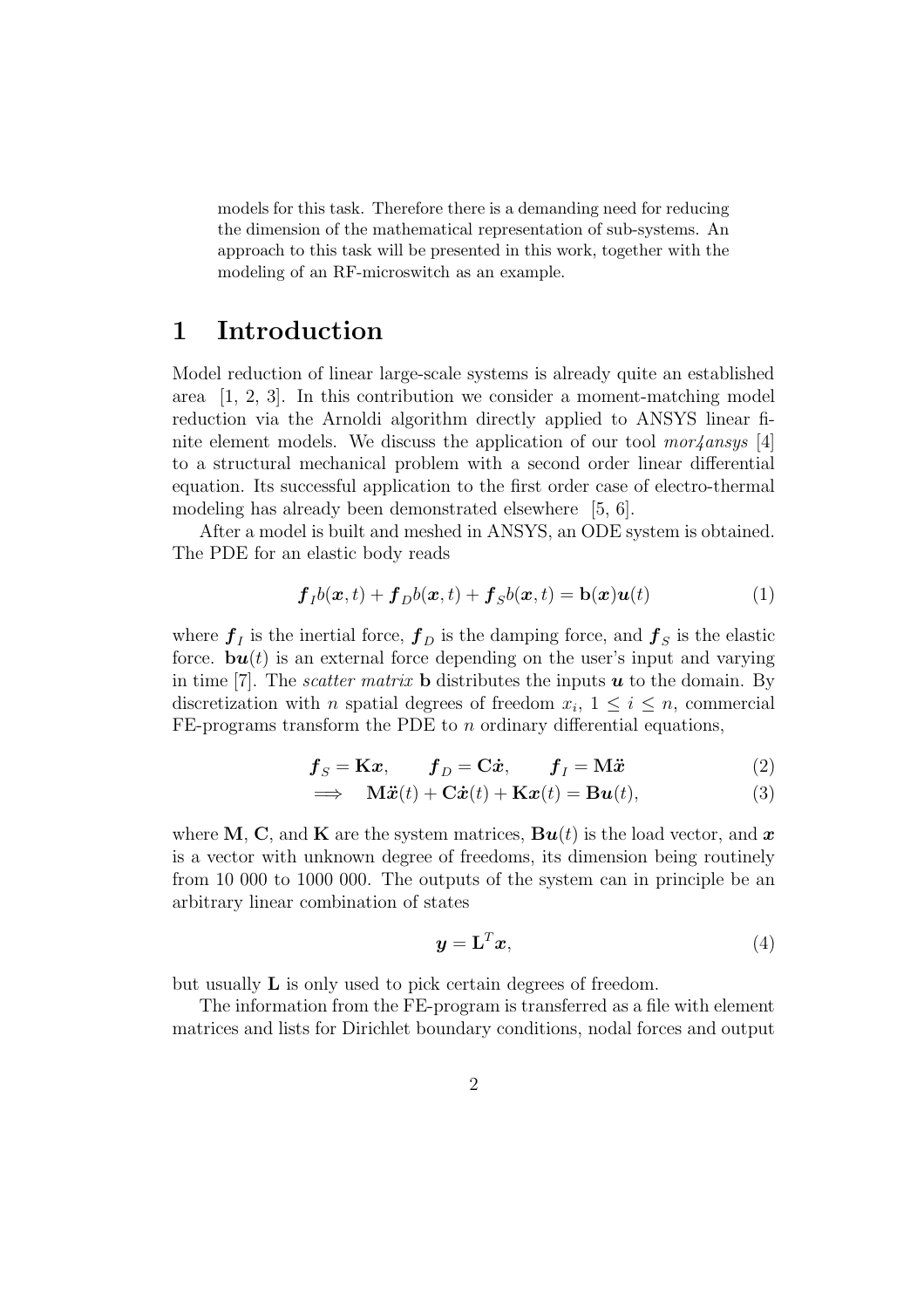degrees of freedoms. The developed software uses these files as input data and produces a reduced model by means of the Arnoldi algorithm.

The user chooses a maximum order m for the reduced model. The iterative nature of the Arnoldi algorithm makes all possible reduced models with dimensions ranging from 1 to  $m$  available. The remaining postprocessing task is the solution of a reduced ODE system, as well as to calculate its transfer function. It is worth mentioning that this can be done in any environment, since the reduced model is stored as an ASCII file.

A conventional approach to model reduction is to find a low-dimensional subspace V

$$
x = \nabla z + \varepsilon \tag{5}
$$

that can well approximate the trajectory of the state vector and then project (3) on that subspace:

$$
\mathbf{M}_r \ddot{\mathbf{z}} + \mathbf{C}_r \dot{\mathbf{z}} + \mathbf{K}_r \mathbf{z} = \mathbf{B}_r \mathbf{u}(t)
$$
 (6)

where  $\mathbf{M}_r = \mathbf{V}^T \mathbf{M} \mathbf{V}$ ,  $\mathbf{C}_r = \mathbf{V}^T \mathbf{C} \mathbf{V}$ ,  $\mathbf{K}_r = \mathbf{V}^T \mathbf{K} \mathbf{V}$ ,  $\mathbf{B}_r = \mathbf{V}^T \mathbf{B}$ . In mechanical engineering, the subspace  $V$  is usually chosen from the eigenstates of (3) or by the Guyan method [9].

Moment matching via Krylov subspaces is a new technique [1, 3, 10] that allows to find a low-dimensional subspace with excellent approximating properites for relatively low computational effort.

A straightforward application of Krylov subspace methods to second order ODEs produces a reduced system in the form of a first order system of ordinary differential equations [1, 3, 10], and this is undesirable for structural mechanics. Su and Craig have suggested a modified version of the Arnoldi algorithm that preserves the second order in the reduced model [11]. In both cases, the damping matrix C takes part in the process of generation of the matrix V.

The main difference of our approach with those in Refs [10, 11] is that the damping matrix is not employed at all during the generation of a lowdimensional basis  $V$ , that is, the latter is built as the orthogonolized Krylov subspace  $\mathcal{K}(\mathbf{K}^{-1}\mathbf{M}, \mathbf{K}^{-1}\mathbf{b})$ . Nevertheless, the reduced damping matrix has been computed as a projection in (6). Such an approach is based on the assumption that the damping matrix should not play a major role in finding a good subspace  $V$  as the most essential information is contained within the mass and stiffness matrices. In many cases a damping matrix is built up as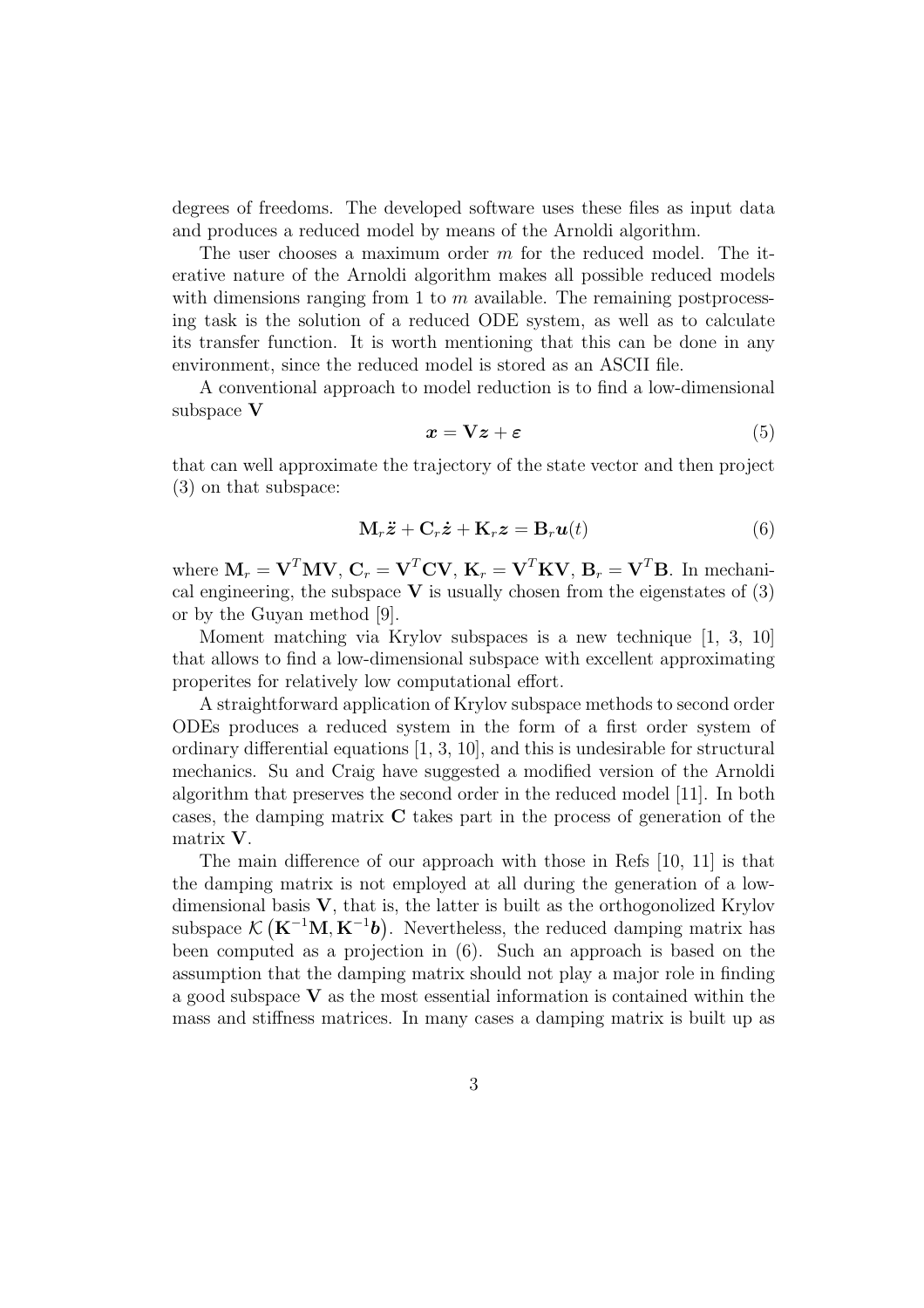a linear combination of mass and stiffness matrices [7], this means that the damping is chosen as mode preserving Rayleigh damping

$$
C = \alpha M + \beta K. \tag{7}
$$

The unit of  $\alpha$  is 1/s, the unit of  $\beta$  is 1s.

The motivation for this choice comes from the fact that by choosing M and K such that

$$
\mathbf{C} = \mathbf{M} \sum_{b} a_b \left( \mathbf{M}^{-1} \mathbf{K} \right)^b, \tag{8}
$$

we induce the following properties [7]:

- Damping orthogonality, thus the different modes of the system do not couple through the damping.
- The vibration mode shapes are the same for the damped and undamped system.
- The essential dynamic response is associated with the lowest few modal coordinates and thus suitable for reduction.

Therefore the reduced damping matrix  $C_r = V^T CV$  can be computed directly from the reduced mass and stiffness matrices as

$$
\mathbf{C}_r = \alpha \mathbf{M}_r + \beta \mathbf{K}_r, \tag{9}
$$

i.e. the parameters  $\alpha$  and  $\beta$  are unchanged during the model order reduction process.

#### 1.1 Moment matching for second order systems

After Laplace-transformation of (3) and (4), the transfer function  $H(s)$  =  $\mathcal{L}(\mathbf{y}(s))/\mathcal{L}(\mathbf{U}(s))$  can be written as

$$
H(s) = \mathbf{L}^T \left( s^2 \mathbf{M} + s \mathbf{C} + \mathbf{K} \right)^{-1} \mathbf{B}.
$$
 (10)

For simplicity, let us assume that we only have one output and one input terminal, so that  $\boldsymbol{H}(s)$  becomes a scalar,  $\boldsymbol{\mathrm{L}}^T$  a vector  $\boldsymbol{l}^T$  and  $\boldsymbol{\mathrm{B}}$  a vector  $\boldsymbol{b}$ .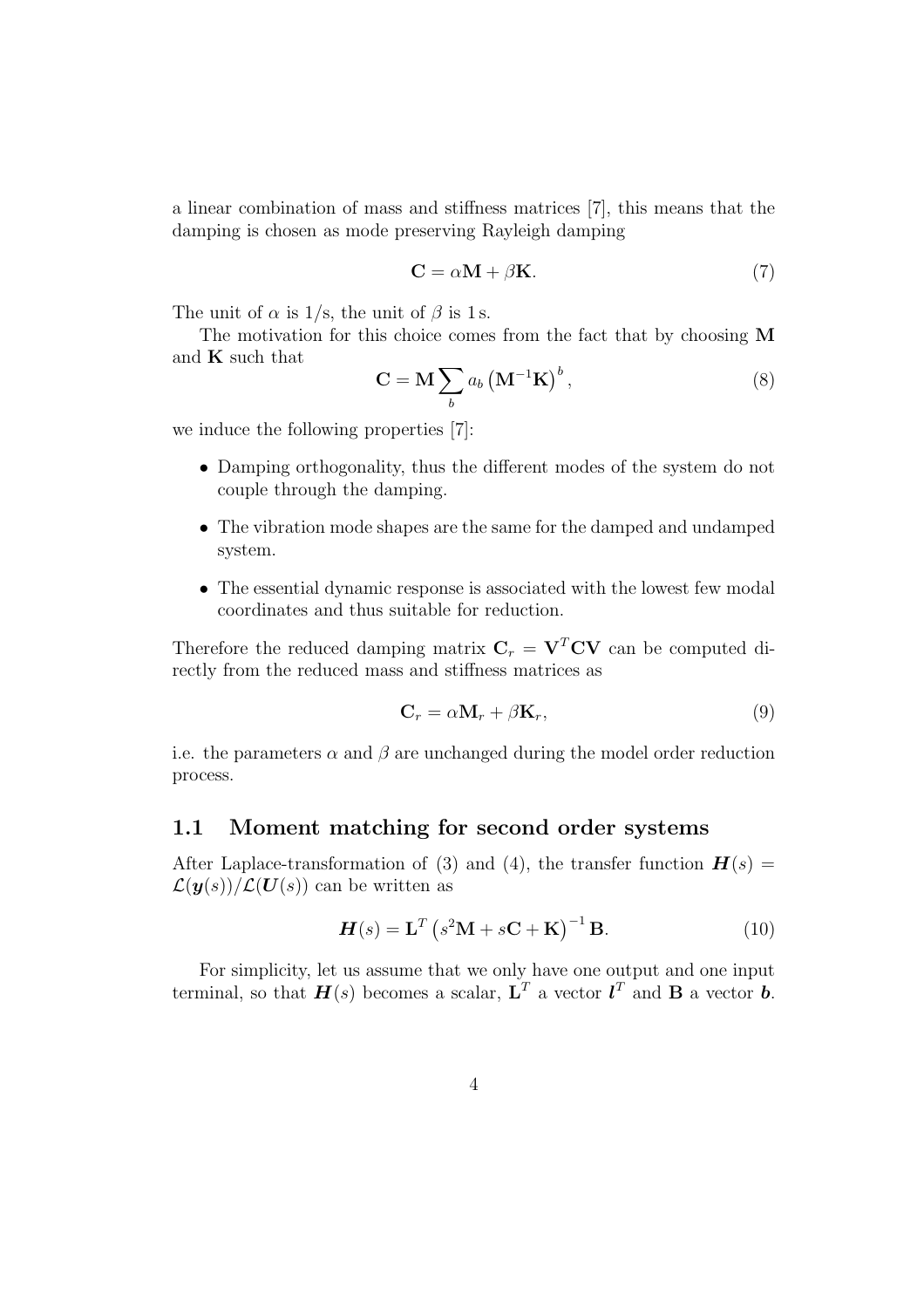For our method, we also drop the damping term. We expand  $H(s)$  by a Taylor series for  $s^2$  at  $s_0 = 0$ 

$$
H(s) = \mathbf{I}^T \left( s^2 \mathbf{M} + \mathbf{K} \right)^{-1} \mathbf{b}
$$
 (11a)

$$
= \mathbf{I}^{T} \left( s^{2} \mathbf{K}^{-1} \mathbf{M} + \mathbf{I} \right)^{-1} \mathbf{K}^{-1} \mathbf{b}
$$
 (11b)

$$
=\sum_{i=0}^{\infty} s^{2i} \mathbf{l}^{T} \left(\mathbf{K}^{-1} \mathbf{M}\right)^{i} \mathbf{K}^{-1} \mathbf{b} = \sum_{i=0}^{\infty} m_{i} s^{2i}.
$$
 (11c)

The  $m_i$  are called the moments of the transfer function. We now seek a projection  $V$  that provides a Padé approximation, i.e., that yields the same first  $q$  moments for the transfer function of the reduced system.

The Arnoldi algorithm reduces the  $n \times n$  matrix  $\mathbf{K}^{-1} \mathbf{M}$  to a small  $q \times q$ block upper Hessenberg matrix  $\mathbf{H}_q$  and during this transformation creates a matrix V such that

$$
\text{colspan}(\mathbf{V}) = \mathcal{K}_m(\mathbf{K}^{-1}\mathbf{M}, \mathbf{K}^{-1}\mathbf{b})
$$
\n(12a)

$$
\mathbf{V}^T \mathbf{K}^{-1} \mathbf{M} \mathbf{V} = \mathbf{H}_q \tag{12b}
$$

$$
\mathbf{V}^T \mathbf{V} = \mathbf{I}_q \tag{12c}
$$

It can be shown that by using these matrices the corresponding moments in the full and reduced system match up to the mth moment [2].



Figure 1: a) schematic picture of an RF switch and b) schematic picture of the RF switch actuation. The center bar with holes is electrostatically activated to touch down on the lower electrode.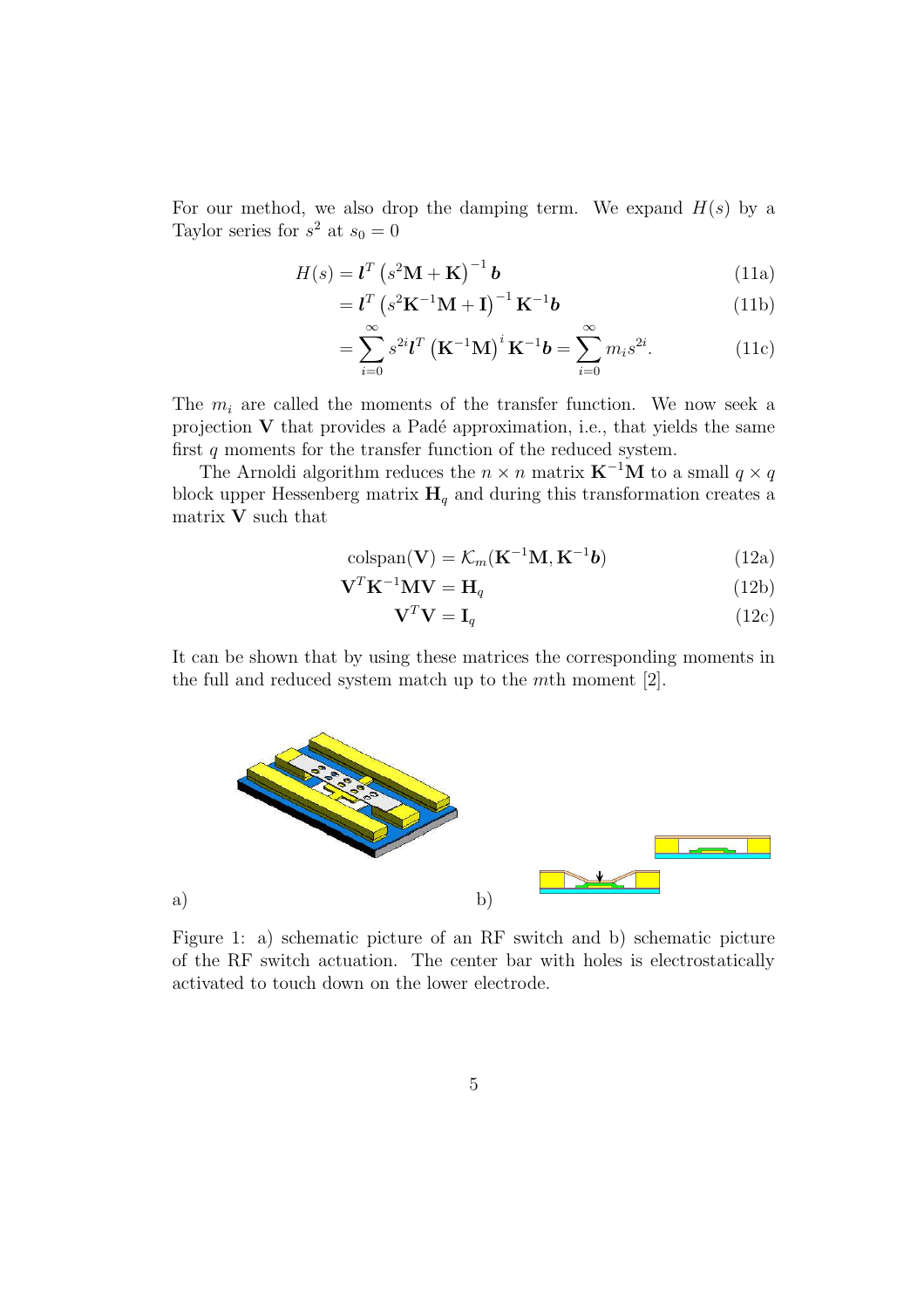# 2 The RF-Switch Model

As an example we used an RF-shunt switch, which is shown in Fig. 1a). The schematic view of the electrostatic activation principle is shown in Fig. 1b). These kinds of switches are used in RF systems and the performance of the switch must be included in the system design path. This can be either done by a FE-Analysis, like it is shown in Fig. 2, where the low frequency modal deflections are reported and the modal functions are given in color encoding. The modal analysis requires approximately 10000 degrees of freedom. This is



Figure 2: The modal analysis for the first three vibrational modes of the switch. The modal analysis was performed with the commercially available FE-code ANSYS. The mode shape functions are color encoded.

even not a very large model and for more complicated structures the number of degrees of freedom might easily reach several 100000. In the following we show the differences in the center deformation of rotation with reduced order models of different number of degrees of freedom compared to the results by solving the full FE model.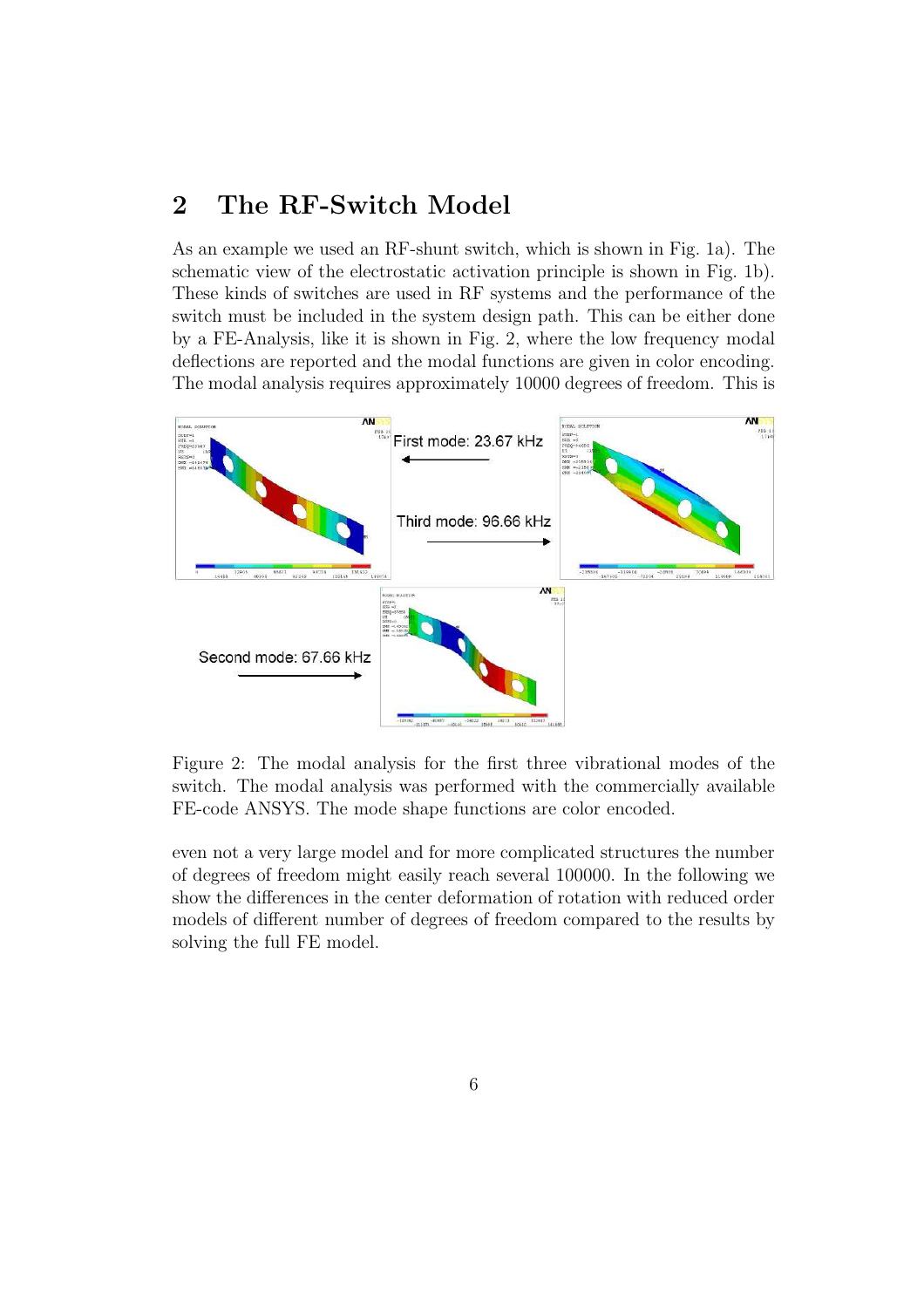

Figure 3: Step response for a force applied to one node at the center of the switch. The displacements in plane (x- and y-direction, upper two viewgraphs) are shown together with the displacement perpendicular to the switch's plane. The left figures show the results for 5 degrees of freedom compared to a FE model while the right figures show the comparison with 30 degrees of freedom. Full lines correspond to reduced order models and dashed lines to FE models.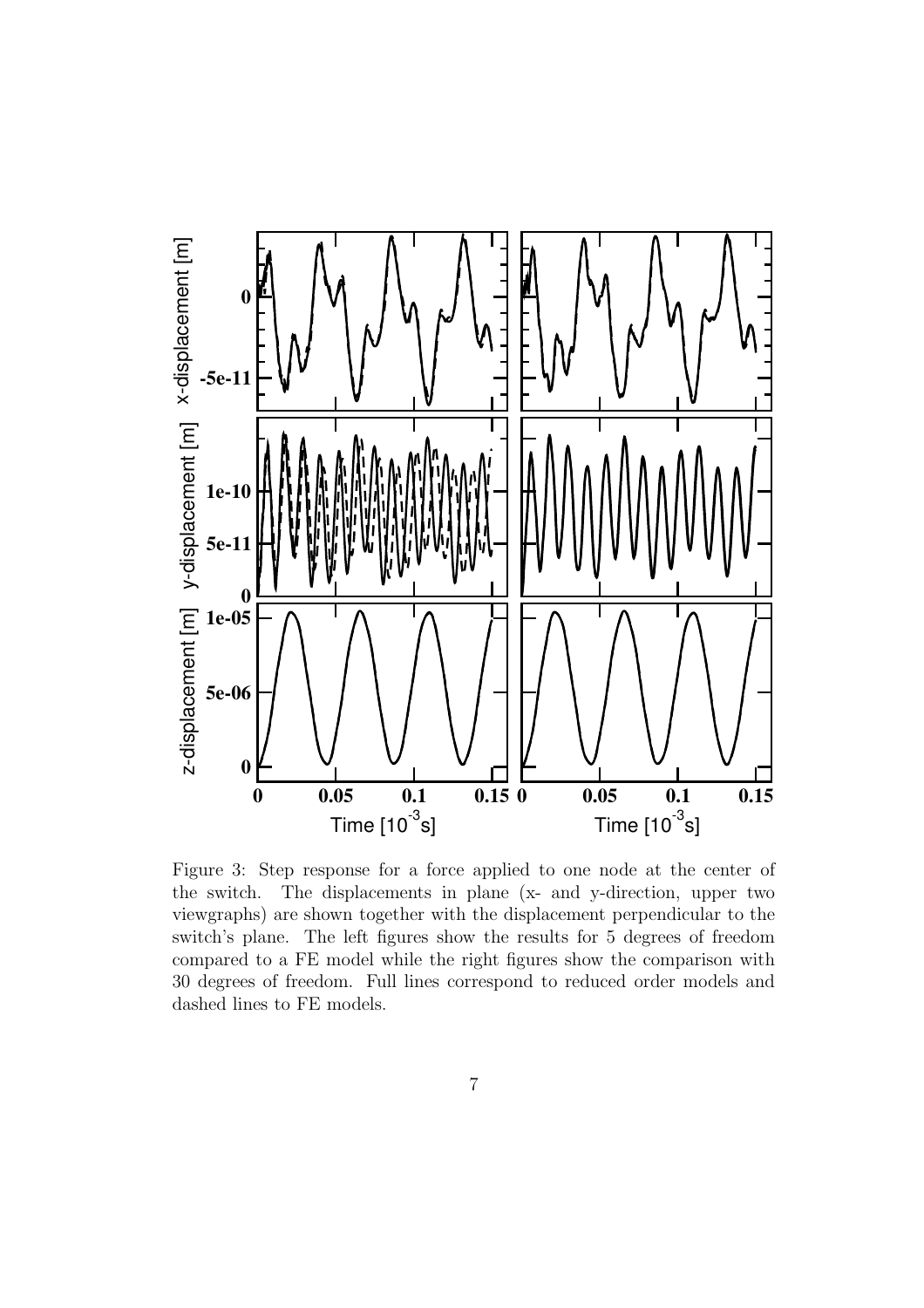#### 2.1 Transient simulation

For the transient response a virtual step force was applied to the center of the switch. We compare a reduced order model of 5 degrees of freedom and 30 degrees of freedom with the respective FE solution for the same activation. The result is given in Fig. 3. The in-plane (xy-plane) displacements calculated in the xy-plane with the reduced order model of 5 degrees of freedom do not correspond very well to the FE-model, while the 30 degrees of freedom model shows perfect agreement. The out of plane displacement (z-direction) comparisons instead are quite satisfactory for both numbers of degrees of freedom, and in addition this is the direction of activation of the device. Note that the displacements are given in meters; therefore the small xy-plane displacements are negligible and do not contribute to the performance of the device. In this sense the 5 degrees of freedom model does by far describe the device good enough.

#### 2.2 Harmonic simulation

The harmonic analysis of the FE-model was used to calculate the transfer function of the switch in order to compare it to the computed transfer functions from the reduced order models. Fig. 4 shows the comparison of the center node displacment transfer functions with the FE-model for a reduced order model of 30 degrees of freedom. Both types of models are in good agreement for frequencies up to 1 MHz. Since the operating frequency of the switch is in the range of several tens of kHz, the number of degrees of freedom is far enough for a reduced order model to be used in a system design software. We must stress again the usefullness of the reduced order model in terms of computational time. The computation of a reduced order model takes roughly the same amount of time as the calculation of the full FE-model requires for one timestep.

### 3 Conclusions

We have presented a novel approach to compute reduced order models of second order damped systems. We showed that this approach works very well for systems where the damping matrix is a linear combination of the stiffness and mass matrix, in addition it greatly outperforms the above mentioned Guyan method.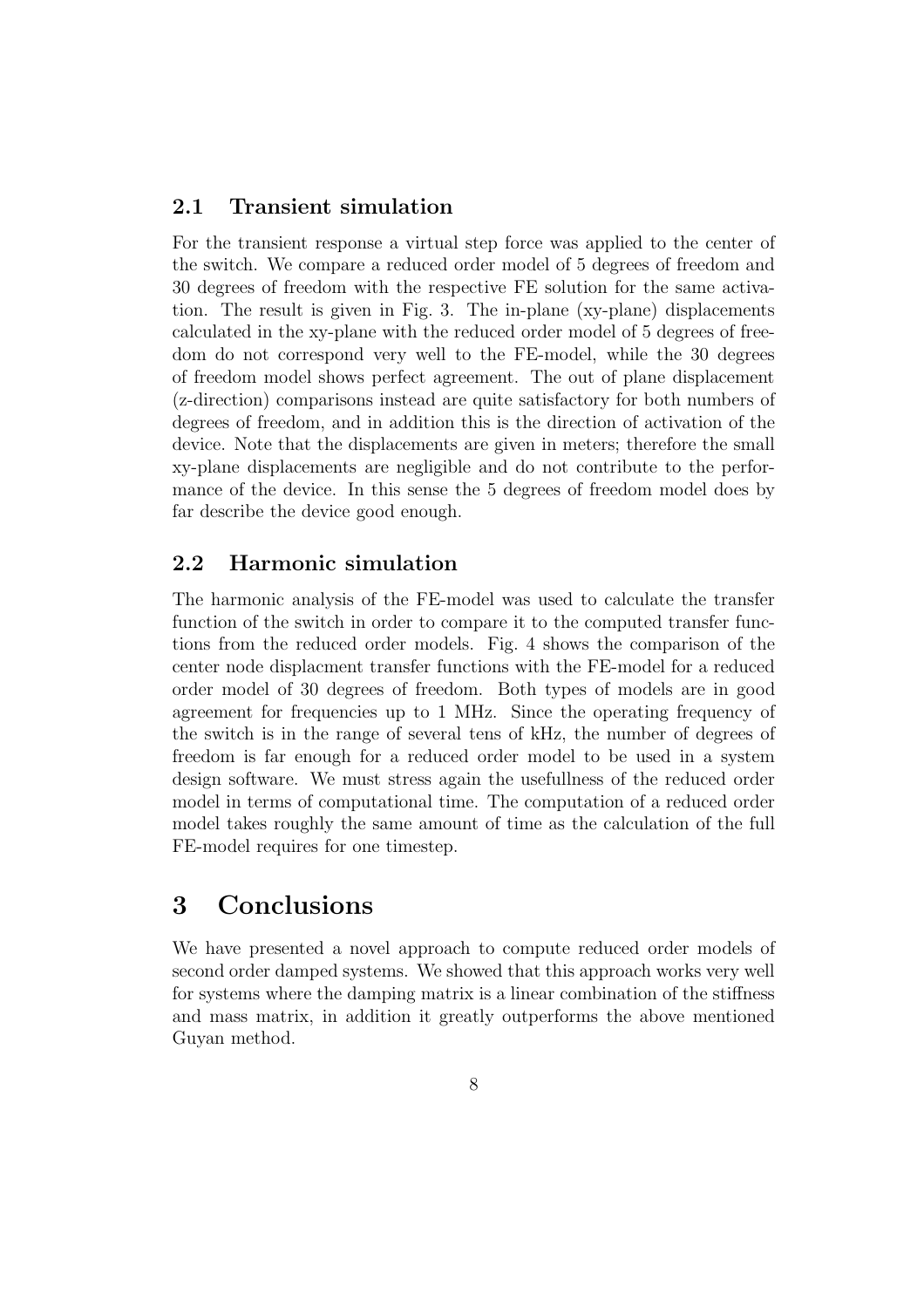

Figure 4: Harmonic response for a force applied to one node at the center of the switch. The transfer functions for the displacements in plane (xand y-direction, upper two viewgraphs) are shown together with the transfer function for the displacment perpendicular to the switch's plane. The left figures show the 30 degrees of freedom model (full lines) compared to a FE model (dashed lines), while the right figures show ratio of displacements of the reduced order model over the full FEM results.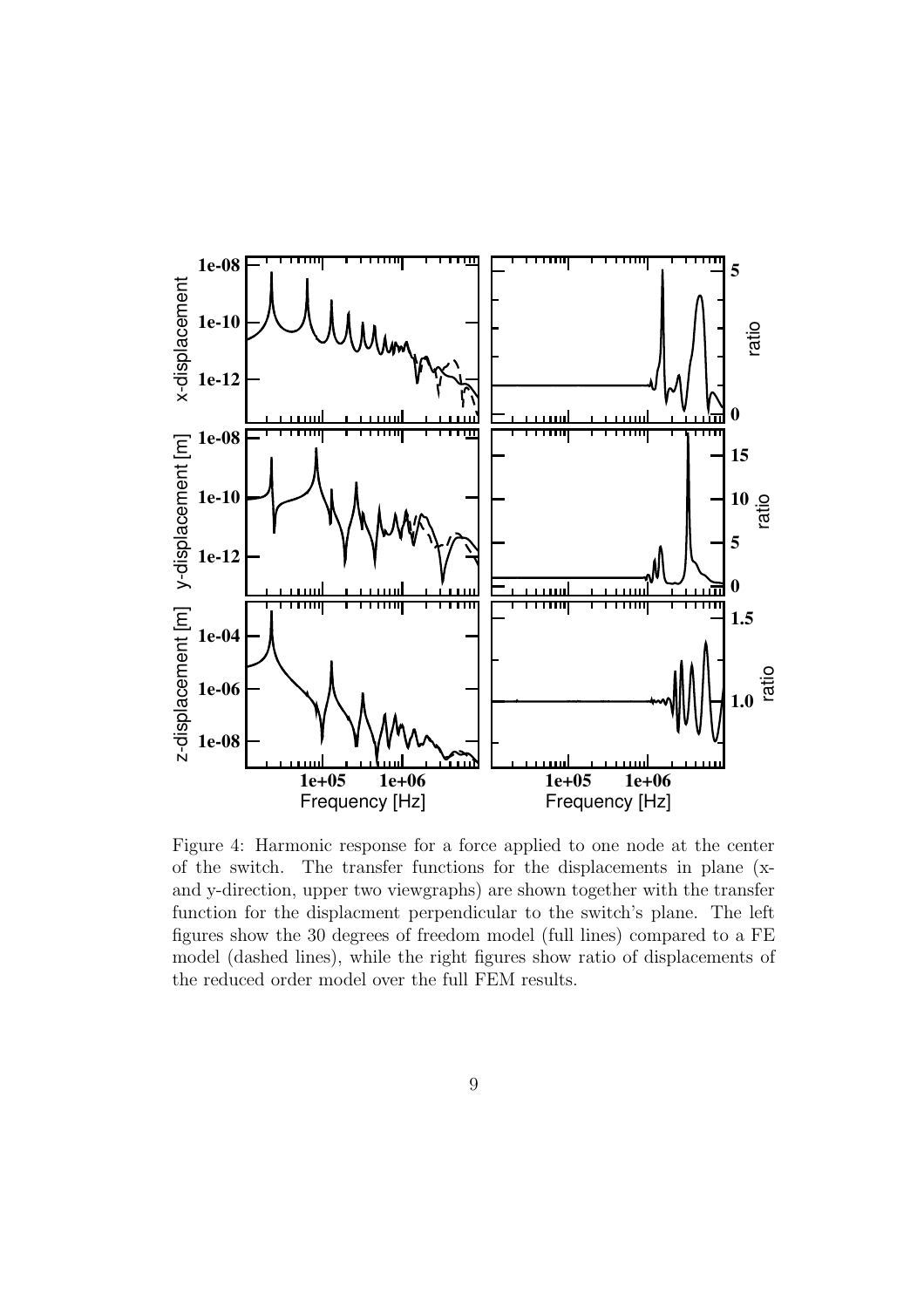## 4 Acknowledgements

Funding by the "Provoncia Autonoma di Trento" (PAT) and the "Consiglio Nazionale delle Ricerche" (CNR) through the project "Ricerca e Formazione in Microsistemi" is gratefully acknowledged.

# References

- [1] A. C. Antoulas, D. C. Sorensen, "Approximation of large-scale dynamical systems: An overview", Technical Report, Rice University, Houston, 2001, http://www-ece.rice.edu/˜aca/mtns00.pdf.
- [2] R. W. Freund, "Krylov-subspace methods for reduced-order modeling in circuit simulation", Journal of Computational and Applied Mathematics 123, 395–421, 2000.
- [3] E. B. Rudnyi, J. G. Korvink, "Automatic Model Reduction for Transient Simulation of MEMS-based Devices", Sensors Update 11, 3-33, 2002.
- [4] E.B. Rudnyi, J. Lienemann, A. Greiner and J.G. Korvink, "mor4ansys: Generating Compact Models Directly From ANSYS", Technical Proceedings of the 2004 NSTI Nanotechnology Conference and Trade Show, Volume 2, pp. 279 - 282
- [5] C. Bohm, T. Hauck, E. B. Rudnyi, J. G. Korvink, "Compact Electro-thermal Models of Semiconductor Devices with Multiple Heat Sources", submitted to EUROSIME 2004.
- [6] T. Bechtold, E. B. Rudnyi, J. G. Korvink, C. Rossi, "Efficient modelling and simulation of 3D electro-thermal model for a pyrotechnical microthruster", submitted to PowerMEMS 2003.
- [7] R. W. Clough, J. Penzien, "Dynamics of Structures", McGraw-Hill, 194–195, 1975.
- [8] "Guide to interfacing with Ansys", ANSYS corp.
- [9] J. Guyan, "Reduction of stiffness and mass matrices", AIAA J. 3, 380, 1965.
- [10] Z. J. Bai, "Krylov subspace techniques for reduced-order modeling of largescale dynamical systems", Applied Numerical Mathematics 43, 9-44, 2002.